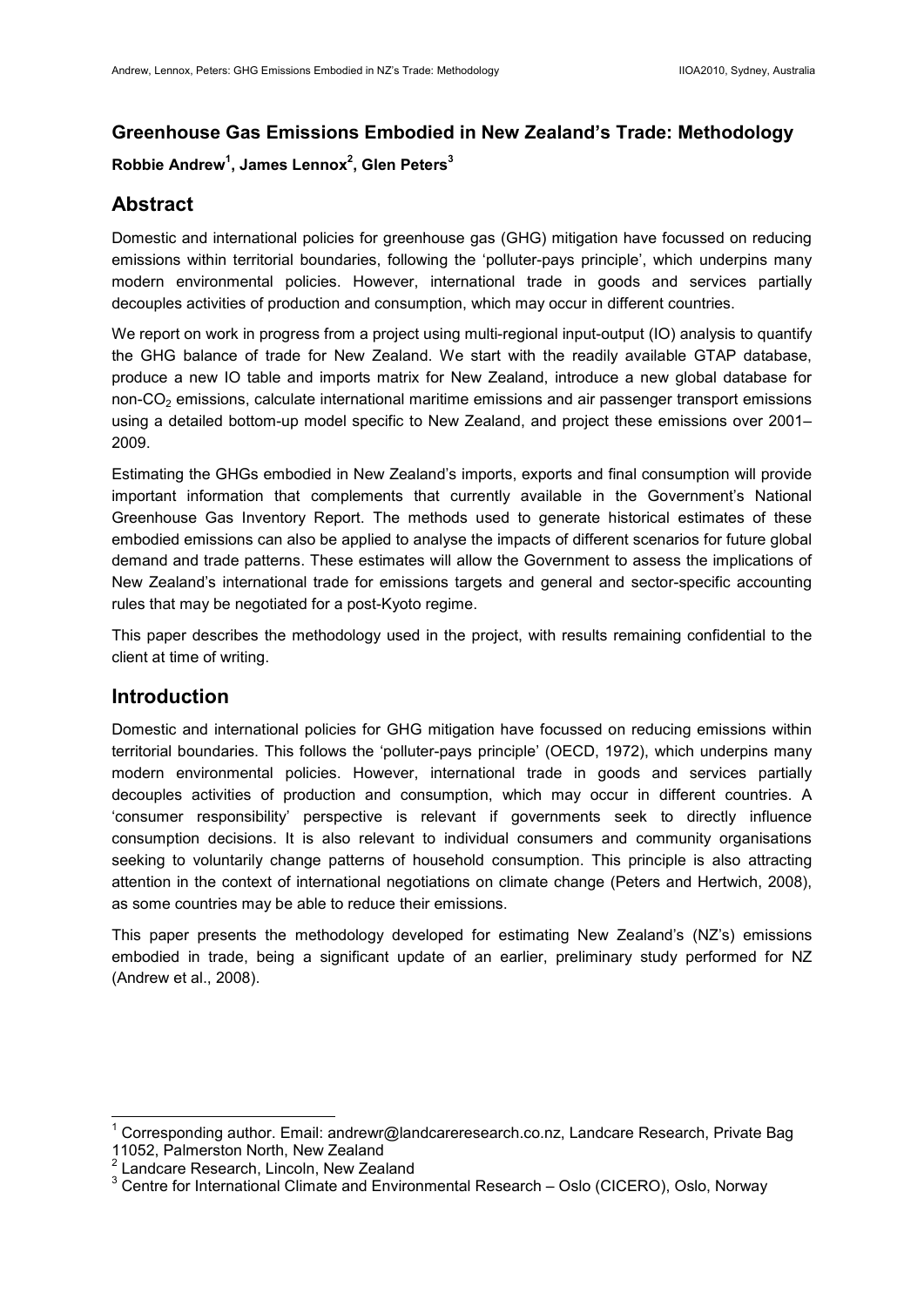## **Methodology**

## **Choice of Multi-Region Input-Output Approach**

Peters (2008) distinguishes two accounting approaches for constructing consumption-based national emission inventories. Both approaches are based on IO analysis but differ in the allocation of intermediate consumption of imported products. One considers the emissions embodied in total bilateral trade between regions (EEBT), the other uses full MRIO modelling and considers embodied emissions in trade to final consumption (EEC) of a nation. The EEBT method determines all embodied emissions in one region associated with the total bilateral trade flows from this region. The method does not split the bilateral trade flow into components to intermediate and final consumption. It therefore cannot determine the total emissions to produce a given product since some regions require imports to produce exports.

On the other hand, total embodied emissions in consumption (EEC) – and thus of final products – can be calculated by using an MRIO model (see Annex III in WWF, 2008). This type of analysis endogenously determines trade to intermediate consumption and is analogous to the upstream (cradle-to-shelf) part of Life Cycle Assessment (LCA). Peters (2008) explains that "Overall, the MRIO [EEC] model is better for the analysis of final consumption, while the EEBT model is arguably better for analysis of trade and climate policy where transparency is important."

We have chosen the EEBT approach in this project because of its policy focus. Implementation of EEBT is straightforward: embodied emission factors are calculated for each export commodity, and these factors are then multiplied by exports, generally disaggregated by destination.

#### **The GTAP Database**

As discussed by Wiedmann (2007; 2009), the GTAP<sup>4</sup> database has been used by a number of authors for MRIO analysis since Peters first showed a method for constructing an MRIO table from the IO tables and trade data provided by GTAP (Peters, 2007).

The GTAP database is a fully documented, global database that contains input-output tables, bilateral trade data, energy data, and other key economic and protection data. The GTAP database hasn't been widely used in the IO community, and this may be because the GTAP database is designed for use in Computable General Equilibrium (CGE) modelling. Thus, the publicly available version of the GTAP database has already been balanced for CGE purposes and the GTAP data differ from the originally submitted datasets (Peters, 2007). Despite its possible shortcomings, the GTAP database is the most detailed and comprehensive dataset available for environmental MRIO analysis. A detailed dataset focussing on the European Union with a base year of 2000 is due for release in 2010 (Tukker et al., 2009), while the OECD publish a set of tables that include all 30 OECD countries and 12 other countries with a base year of 2005 (OECD, 2010).

We use the GTAP database for estimation of emissions embodied in imports and for emissions embodied in exports of services. For emissions embodied in exports, we use a NZ IO table constructed specifically for this project.

### **New Zealand Input-Output Table Construction**

#### **Existing tables**

The New Zealand IO table provided in the GTAP7 database ostensibly represents the year ended December (YED) 2004. However, the provenance of this table is convoluted, being originally based on a table released by Statistics New Zealand in 2001 representing the year ended March (YEM)

 4 Global Trade Analysis Project, hosted by Purdue University.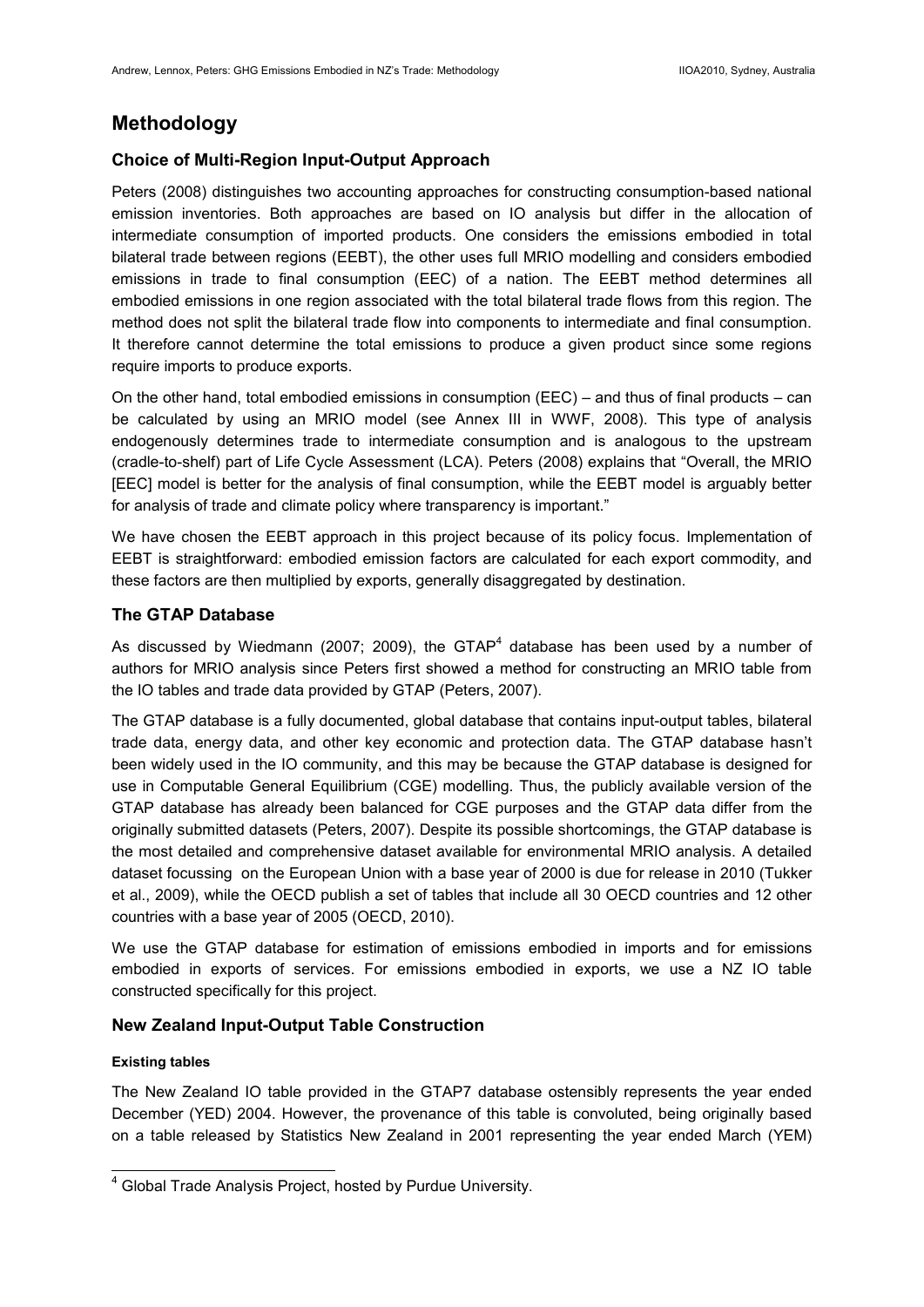1996 (Statistics New Zealand, 2001). Malcolm and Rae (2006) modified this table for submission to GTAP for the GTAP6 database. However, the authors do not indicate whether they updated the table to YED 2001, and it is likely that this update was left to GTAP in their updating and balancing procedure, which uses macroeconomic data (GDP, trade data, etc.) to fit regional IO tables into the global database (McDougall, 2006). For the GTAP7 database, there was no new submission of a New Zealand IO table, so the table from GTAP6 was re-updated using this same procedure. As a consequence of this tortuous provenance, the NZ IO table in GTAP7 is likely to be a poor representation of the NZ economy in the 2004 calendar year.

In October 2007 Statistics NZ produced supply and use tables for YEM 2003 in producer prices (Johan Erasmus, pers. comm., 16/10/07). Shortly afterward basic-price versions of these tables were produced and released to the public (Johan Erasmus, pers. comm., 31/1/08). These tables represented the NZ economy with a 53-industry and 60-commodity classification. However, both these sets of tables were still based on the technical coefficients used in the 1996 tables. As part of this project Statistics NZ was commissioned to disaggregate these tables further, and these were released in April 2009 (Johan Erasmus, pers. comm., 8/4/09) with the same commodity classification but with 85 industries, and in basic prices only. Statistics NZ has subsequently collected new data that permit updating the technical coefficients, but new tables based on these may not be available before the end of 2011 (Johan Erasmus, pers. comm., 23/4/10).

Several significant issues remained with the 60×85 supply and use tables before they were of use in our analysis: (i) The use table was total use, not separated between use of domestic production and imports, (ii) The meat and dairy processing industries (and meat and dairy products commodities) were aggregated, and these two industries have some of the largest emissions embodied in exports from New Zealand (Andrew et al., 2008), and (iii) GTAP7 represents YED 2004, and the tables supplied by Statistics NZ represented YEM 2003.

Because national accounts data in NZ are calculated annually for years ended March, we chose to update the supply and use tables to YEM 2005, thereby ensuring balance with the national accounts data, and to assume that the technical coefficients derived from this table were a very good approximation of YED 2004.

#### **Domestic and Imported Use Tables**

To address the issue of separating the use table between domestic and imported production, Statistics NZ was commissioned to produce imports matrices by matching the tax department numbers of goods importers and exports to the Business Frame, which matches companies to the ANZSIC industry classification (Scott Davis, pers. comm., 19/1/09). As well as a table for YEM 2005, tables for previous and subsequent years were produced, providing additional information where cells were confidential in YEM 2005. Confidential cells in the YEM 2005 goods table were then replaced by estimated values using a quadratic programming solver with constraints including row and column sums as well as estimates from other years. A YEM 2005 services imports table was produced starting from the detailed 1996 imports table in combination with data from published national accounts and data provided directly by Statistics NZ. These two tables were then combined into a single imports table for YEM 2005.

Importantly, this resulting imports table indicates the importation of commodities by each industry, but not their use of imported goods: several industries import significantly more than they use themselves, particularly of goods, on-selling the surplus to other industries. We have assumed that industries with imports surplus to their use requirements on-sell that entire surplus to other industries. For these other industries, and for final demand sectors, shortfall in use is met through a mix of redistributed imports and domestic supply, and that mix is commodity-specific but the same across all industries.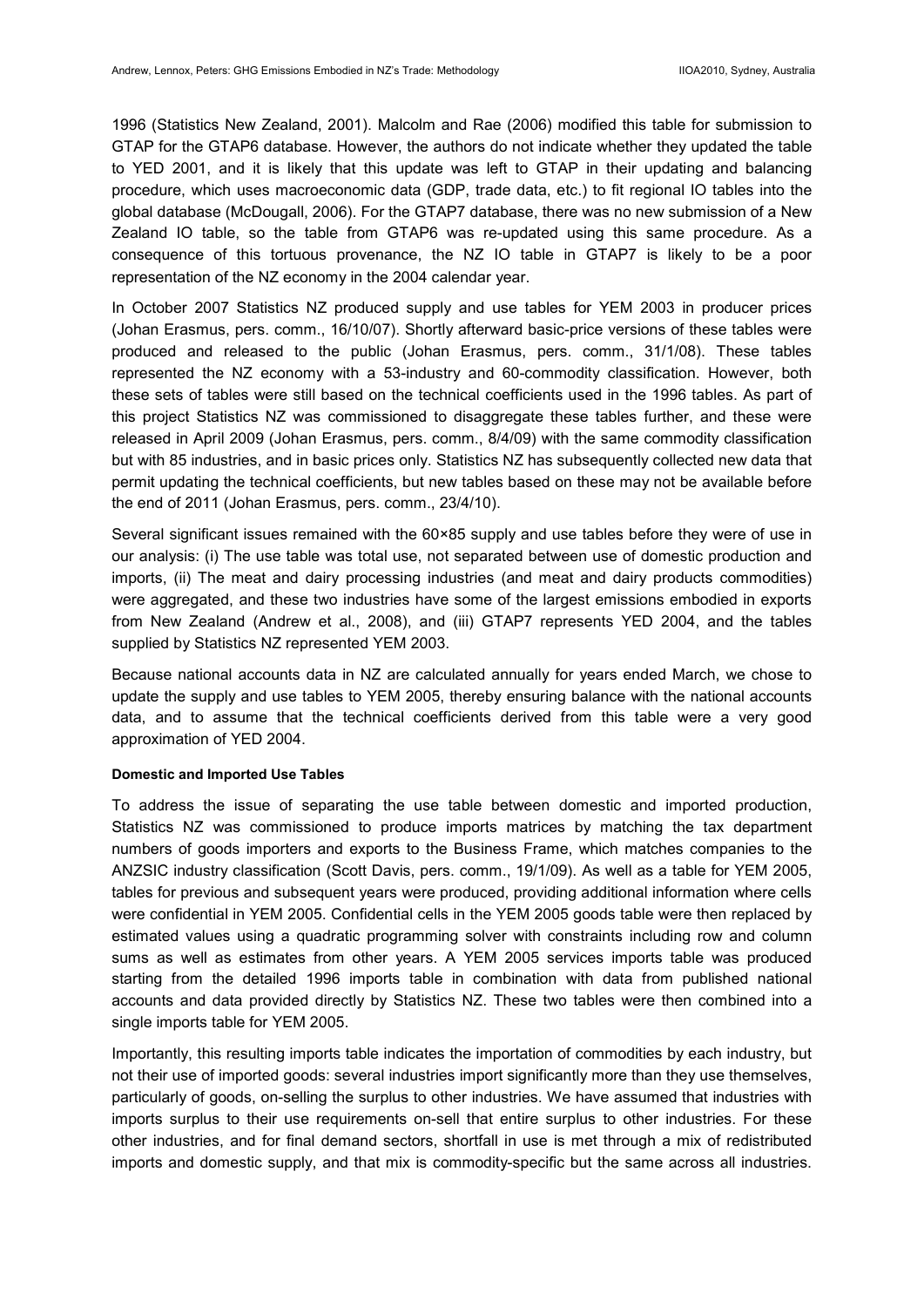This redistributed imports matrix is then subtracted from the use matrix to derive a domestic use matrix.

#### **Disaggregating Meat and Dairy Industries and Commodities**

The 1996 supply and use tables include the meat and dairy industries separately because they were produced before actual industry consolidation substantially reduced the number of companies. The reduction in numbers of companies, and the market dominance of certain companies, meant that Statistics NZ was forced by legislation to aggregate the industries in all data releases to protect commercial sensitivity. While the 1996 tables provide some useful information for disaggregating the industries for 2005, the nine-year interval was marked by significant changes in the industry, including efficiency gains. However, we have combined the 1996 disaggregation data with 2005 data for commodity prices, export data (95% of meat and dairy products are exported), and disaggregated data in the 2003 tables for meat and wool farming operations versus dairy cattle farming to substantially improve the robustness of the estimates.

#### **Updating the Supply and Use Tables to YEM05**

The YEM 2003 supply and use tables were updated to YEM 2005 using a quadratic programming solver with a wide range of constraints mostly taken from Statistics NZ's National Accounts 2009 edition (Statistics NZ, 2009), but supplemented with electricity purchase data by industry (MED, 2006), and trade data. There are boundary differences between system of national accounts (SNA) and Customs with respect to trade data concerning whether goods importation constitutes actual transfer of ownership: Customs report all goods crossing the border, regardless of ownership, whereas SNA requires imports and exports to reflect monetary transfers. Examples that fall in this space are leased aircraft, stocks of oil purchased but not yet physically imported, and trial periods of use for significant equipment including defence vehicles. Statistics NZ make adjustments for these when calculating national accounts, but these adjustments could not be released for use in this project. We have therefore applied the adjustments made in YEM 2003 proportionally to the YEM 2005 trade data. While this is unfortunate, the adjustments in YEM 2003 were only approximately 2% of total trade.

#### **Producing the Input-Output Table**

To avoid the issues of negative multipliers surrounding the construction of commodity-by-commodity input-output tables, and because our emissions data are based on industries, we have constructed an industry-by-industry input-output table using the fixed-product sales structure assumption (FPSSA), the industry-by-industry equivalent of the industry technology assumption (Eurostat, 2008).

#### **GHG Database**

The starting point for compilation of the GHG database for this work is the GTAP7  $CO<sub>2</sub>$  emissions database, which provides fuel combustion  $CO<sub>2</sub>$  emissions for all 113 regions of the GTAP dataset derived from GTAP7 energy data (Lee, 2008). This was recently supplemented with a preliminary non-CO<sub>2</sub> emissions database produced by applying projected, annualised growth factors from US Environmental Protection Agency projections (USEPA, 2006; Rose et al., 2010).

Because the GTAP CO<sub>2</sub> emissions database represents only emissions from combustion activities it excludes significant emissions from cement manufacturing and gas flaring. We have added the latter emissions from the CDIAC emissions database (Marland et al., 2009). We have also overwritten Annex-I countries' agricultural emissions in the GTAP non-CO<sub>2</sub> database using data extracted from those countries' national submissions to the UNFCCC (UNFCCC, 2008; Andrew, 2010).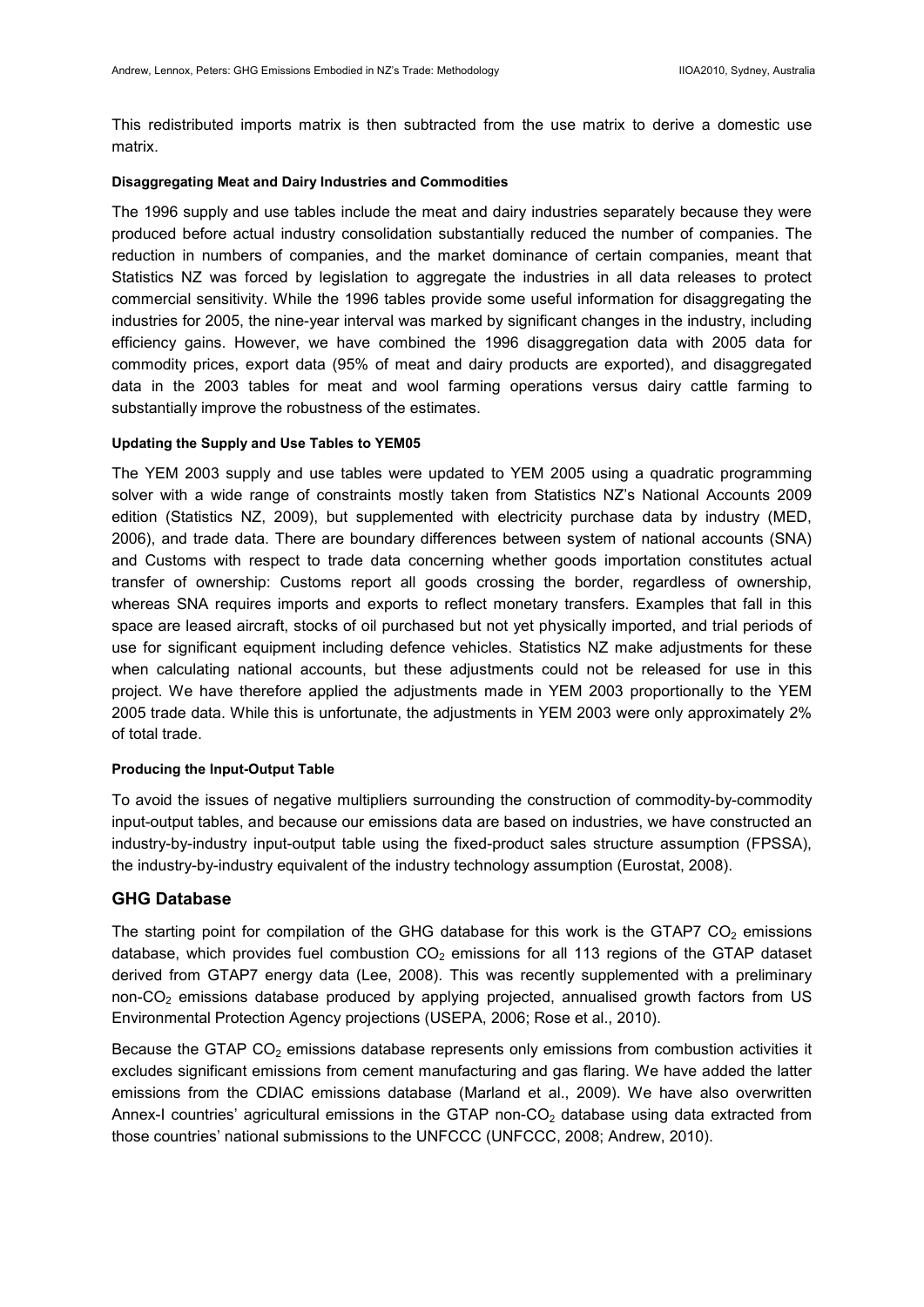Emissions for NZ were produced from New Zealand's submissions to the UNFCCC, including the detailed background tables (MfE, 2009), in combination with data from the NZ Energy End-Use Database (EECA, 2009).

Australian emissions were provided by the University of Sydney in the same classification as the input-output table produced by the Australian Bureau of Statistics (Manfred Lenzen, pers. comm., 23/10/09).

#### **International Transport emissions**

Allocation based on economic value – the method of monetary input-output analysis – is a poor means of calculating transportation emissions of freight and passengers because of the weak correlation between emissions and value. Additionally, international transportation data are extremely poor in GTAP<sup>5</sup>. We have therefore used a bottom-up approach to estimate emissions associated with transportation of goods and passengers to and from NZ rather than relying on input-output analysis.

#### **Freight Transportation**

Merchandise trade data are collected by NZ Customs from importing and exporting companies. Statistics NZ manage these data for public release, and we have obtained data at the most disaggregated Harmonised System (HS) 10-digit level for 2001–2009 (both YEM and YED), with NZ port and country of origin/destination, and with gross weight (including packaging, given for almost all records), net quantities in commodity-specific units, and values (FOB, VFD, and CIF). These data are also submitted to the UN COMTRADE database (UNSD, 2010), but at a much more aggregated level (HS 4 digit), and excluding re-exports information and NZ port. Importantly, the port indicates whether the goods were transported by air or by sea.

Some goods trade data are suppressed by Statistics NZ for reasons of commercial sensitivity, but the dataset retains information about the origin and destination of confidential items as well as the port, weight, and value. Using this information, additional information on which goods may be suppressed, and data from COMTRADE reported by trade partners for whom the same goods are not suppressed, some of the confidential data can be estimated.

We have constructed a database of marine transportation inter-port distances for New Zealand based on freely available online databases (Dataloy Systems AS, no date; World News Network, no date). By combining the gross weight and origin/destination data from the trade dataset with the marine inter-port distances we obtain tonne-km estimates for each record in the trade dataset. We then assign expected vessel types to HS categories at 4-digit level and use vessel-specific, per-tonne-km emission factors from Lipasto (VTT, 2009), which are a comprehensive set of emission factors and also include non-GHG emissions, which may be useful to extend the current study<sup>6</sup>.

#### **Passenger Transportation**

Because of NZ's distance from other countries, international passenger travel by ship is negligible compared with travel by aeroplane, so we ignore ship travel here.

Our estimates are made using simple bottom-up methods based on per-passenger emission factors for different flight routes and actual or estimated passenger numbers on these routes.

Key data sources are:

<sup>————————————————————&</sup>lt;br><sup>5</sup> For example, according to the GTAP database, approximately one third of NZ's imports arrive by land. This is unlikely given NZ's oceanic isolation.

<sup>&</sup>lt;sup>6</sup> These emission factors are specific to Finland, but they ought to be suitable for general use; NZspecific emission factors were not available. Note that these emission factors include assumptions about load factors.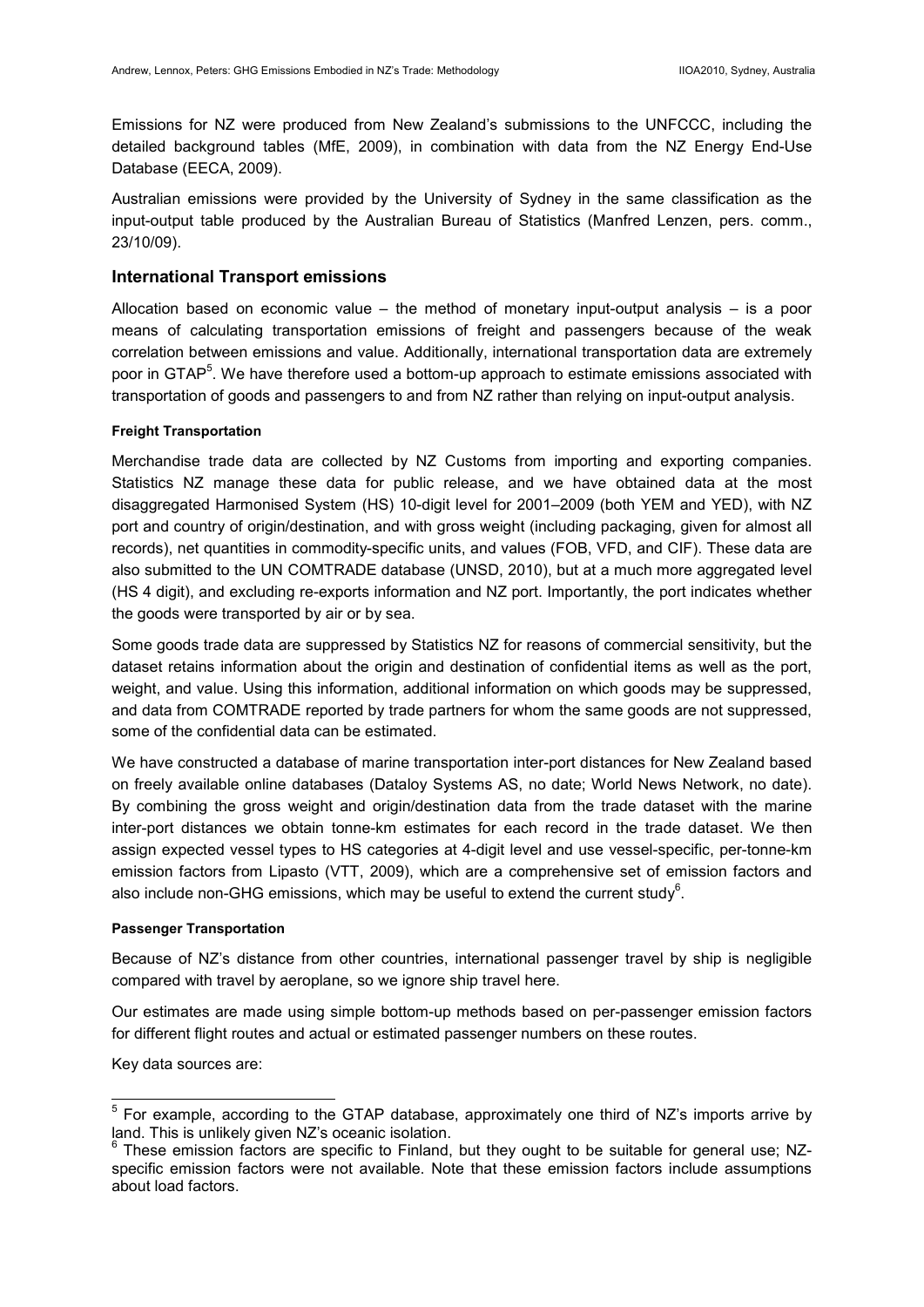- Inbound and outbound tourism statistics for New Zealand (Statistics New Zealand)
- Passenger statistics to and from New Zealand by airport of origin and destination (International Civil Aviation Organization)
- Per-passenger (economy class) emission factors by airport pair (International Civil Aviation Organization)

Available data on passenger movements do not distinguish countries of residence. We have therefore assumed likely routings for tourists based on their country of residence (inbound) or their stated main destination (outbound). Where relevant, we assume travel via one or more likely transit airports. For example, we assume that New Zealanders travel to the United Kingdom from Auckland to London Heathrow via Hong Kong.

#### **Trade Data**

Quality trade data are clearly a key requirement of robust estimates of emissions embodied in trade. GTAP7's trade data are sourced from the UN COMTRADE database (UNSD, 2010), albeit with significant modifications. These modifications are required because of deficiencies in the COMTRADE dataset (under-reporting, over-reporting, non-reporting, confidentiality, black-market trading, classification errors, etc.); to ensure that the trade data fit in the overall macroeconomic balance of the GTAP database; and to account for re-exports of the two most significant re-exporting nations, Hong Kong and the Netherlands (Gehlhar, 2005b, a). While these modifications result in a balanced and harmonised dataset, they cause significant changes in some individual values, and these are used in place of trade data submitted with IO tables by contributors.

#### **Harvested Wood Products**

The default IPCC assumption for assessing emissions from forestry is that all carbon is emitted to the atmosphere when timber is harvested. Net emissions (removals) from forestry are reported on this basis in New Zealand's national inventory. In reality though, a large fraction of the carbon is stored in harvested wood products (HWPs) for years or decades during their use phase. Carbon is also stored for many years when HWPs are disposed of in landfills.

We extend the accounting of embodied emissions by accounting for temporary carbon storage following the 'tonne-year' approach. The approach is based on the principle that removing one tonne of  $CO<sub>2</sub>$  from the atmosphere and storing it for 55 years counteracts the radiative forcing effect, integrated over a 100-year time horizon, of a pulse emission of one tonne of  $CO<sub>2</sub>$  (Costa & Wilson 2000). Under the consumer responsibility perspective, the purchasing country is seen as responsible for the temporary sequestration associated with production of the products imported, just as they are seen as responsible for the associated emissions.

Based on the typical growth of plantation forest trees in New Zealand over an average rotation length of 28 years, we have estimated the tonne-years of storage in New Zealand's forests associated with exported HWPs.

In principle, tonne-year accounts by sector could be integrated within the MRIO framework. However, given very limited data on intermediate uses of HWPs and the relative dominance of final uses in the domestic economy (e.g. structural timber in new buildings), we have chosen to account only for carbon storage in traded HWPs (e.g. logs, plywood) and not for any indirect carbon storage in other traded goods and services.

#### **Time Series Projections**

Because of price and commodity group composition changes, the emission factors estimated in kg/NZD for YED 2004 are not directly transferable to other years. Emissions by weight are much more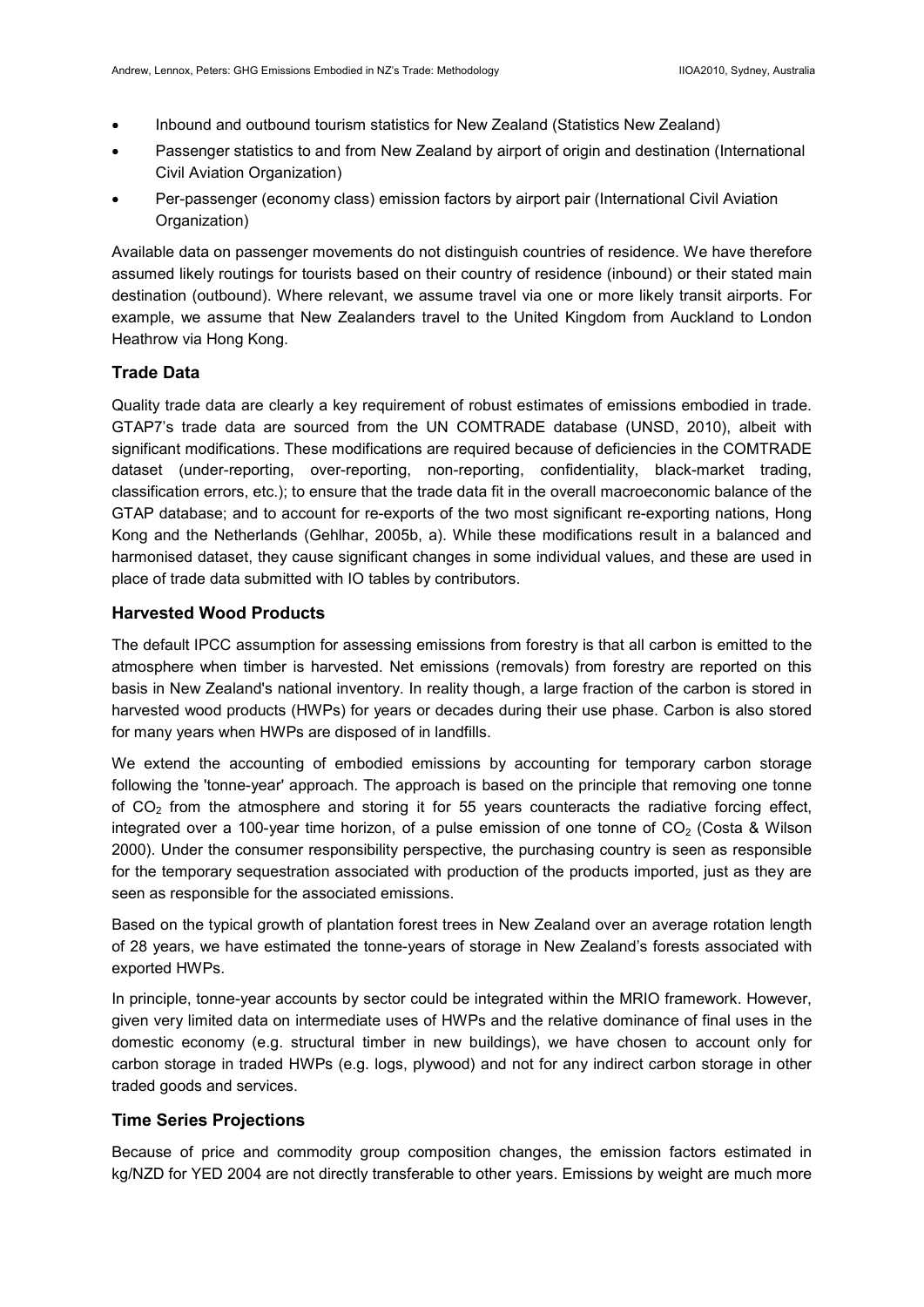likely to be stable over a short period, ignoring efficiency changes, and ignoring changes within the aggregated commodity grouping. We therefore calculate average export/import prices in NZD/kg (gross weight) at HS 6-digit level, convert the emission factors from per NZD to per kg, and apply these new factors to the gross weights given in the trade data time series.

However, not all records in the trade database have correct gross weights. In particular, many largevalue aircraft and ships (HS chapters 88 and 89, respectively) have gross weight equal to the number of units. For these two chapters, we have used the per-dollar emission factors instead of per-kilogram, and adjusted the emission factors using annual-average exchange rates.

## **Conclusions**

In this paper we have presented the methodology developed for producing robust estimates of the emissions embodied in New Zealand's trade. This is a complex project, bringing together many data from a range of sources, and a variety of methods are required to build a complete picture of these emissions. We have not presented results here because of a client request for confidentiality.

## **Acknowledgements**

The project has had a large team of contributors, and we particularly thank Scott Davis, David Drysdale, John Erasmus, Arne Geschke, Tommy Wiedmann, Hamish Grant, John Kim, Manfred Lenzen, Garry McDonald, Glen Peters, Jeroen Kole, Tom Ndebele, Stephen Oakley, Nicky Smith, and Jenna Zhang.

## **References**

- Andrew, R., 2010. **Agricultural Non-CO2 Emissions from Annex-I Countries for Gtap7**. Unpublished report, Landcare Research NZ Ltd., Palmerston North, NZ.
- Andrew, R., Peters, G. P., and Lennox, J., 2008. **New Zealand's Carbon Balance: MRIO Applied to a Small Developed Country**. Presented at The 2008 International Input-Output Meeting: Input-Output & Environment, Seville, Spain, 9–11 July 2008. http://www.iioa.org/Conference/intermediate2008-downable%20paper.html.
- Dataloy Systems AS, no date. Dataloy Distance Table. http://dataloy.com.
- EECA, 2009. **Energy End-Use Database 2007**. Energy Efficiency and Conservation Authority, Wellington, NZ.
- Eurostat, 2008. **Eurostat Manual of Supply, Use and Input-Output Tables: 2008 Edition**. ISSN 1977-0375, European Commission, Luxembourg. http://ec.europa.eu/eurostat.
- Gehlhar, M., 2005a. Chapter 15.B: Reconciling Merchandise Trade Data. In: B. V. Dimaranan (Editor), **Global Trade, Assistance, and Production: The GTAP 6 Data Base**. Centre for Global Trade Analysis, Purdue University.
- Gehlhar, M., 2005b. Chapter 15.C: Re-Export Trade. In: B. V. Dimaranan (Editor), **Global Trade, Assistance, and Production: The GTAP 6 Data Base**. Centre for Global Trade Analysis, Purdue University.
- Lee, H.-L., 2008. **The Combustion-Based CO2 Emissions Data for GTAP Version 7 Data Base**. 44 p.
- Malcolm, G. and Rae, A., 2006. Chapter 11.C: New Zealand. In: B. V. Dimaranan (Editor), **Global Trade, Assistance, and Production: The GTAP 6 Data Base**. Centre for Global Trade Analysis, Purdue University.
- Marland, G., Boden, T. A., and Andres, R. J., 2009. **National CO2 Emissions from Fossil-Fuel Burning, Cement Manufacture, and Gas Flaring: 1751–2006**. Carbon Dioxide Information Analysis Center, Oak Ridge National Laboratory, U.S. Department of Energy, Oak Ridge, TN, USA. doi 10.3334/CDIAC/00001.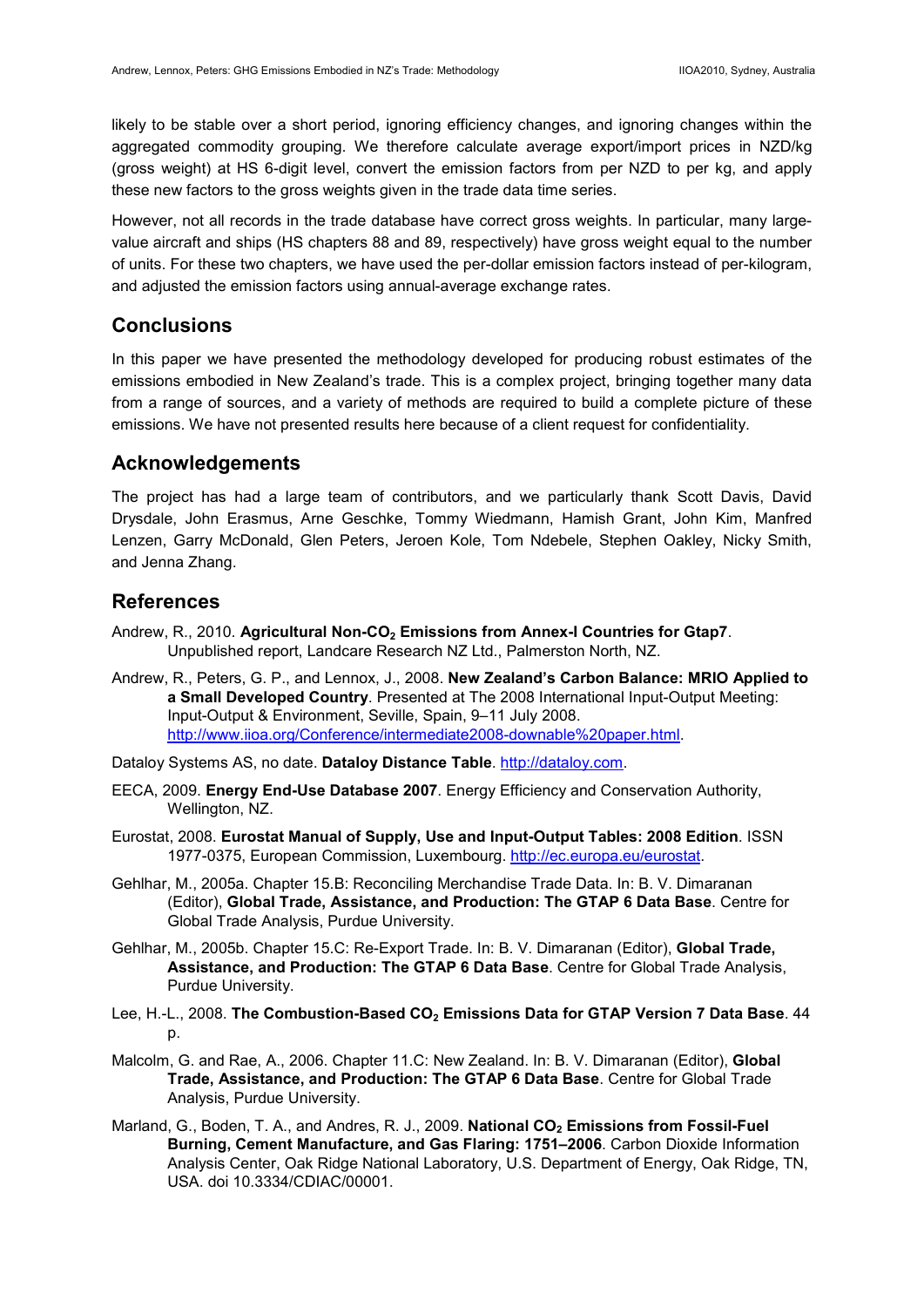- McDougall, R. A., 2006. Chapter 19: Updating and Adjusting the Regional Input-Output Tables. In: B. V. Dimaranan (Editor), **Global Trade, Assistance, and Production: The GTAP 6 Data Base**. Centre for Global Trade Analysis, Purdue University.
- MED, 2006. **New Zealand Energy Data File September 2006**. Ministry of Economic Development, Wellington, NZ. www.med.govt.nz/energy/info/ [September 2008].
- MfE, 2009. **New Zealand's Greenhouse Gas Inventory 1990–2007**. ISBN: 978-0-478-33161-5, ME 928. Ministry for the Environment, Wellington, NZ. www.mfe.govt.nz.
- OECD, 1972. **Recommendation of the Council on Guiding Principles Concerning International Economic Aspects of Environmental Policies**. Council Document, Organization of Economic Cooperation and Development, Paris.
- OECD, 2010. **OECD Input-Output Database Edition 2010**. Organisation for Economic Co-operation and Development. http:/www.oecd.org/sti/inputoutput/ [April 2010].
- Peters, G. and Hertwich, E., 2008. Trading Kyoto. **Nature Reports Climate Change**, 2:40–41.
- Peters, G. P., 2007. **Opportunities and Challenges for Environmental MRIO Modeling: Illustrations with the GTAP Database**. Presented at 16th International Input–Output Conference, Istanbul, Turkey, 2–6 July 2007. www.iioa.org/conferences-IO.html.
- Peters, G. P., 2008. From Production-Based to Consumption-Based National Emission Inventories. **Ecological Economics**, 65 (1):13–23.
- Rose, S. K., Avetisyan, M., and Hertel, T. W., 2010. **Development of the Preliminary Version 7 Non-CO2 GHG Emissions Dataset**. GTAP Research Memorandum No. 17. https://www.gtap.agecon.purdue.edu.
- Statistics New Zealand, 2001. **Inter-Industry Study 1996**. Statistics New Zealand, Wellington. http://www.stats.govt.nz/tables/inter-industry-study-1996/default.htm.
- Statistics NZ, 2009. **National Accounts: Year Ended March 2009**. Statistics New Zealand, Wellington, NZ. www.stats.govt.nz.
- Tukker, A., Poliakov, E., Heijungs, R., Hawkins, T., Neuwahl, F., Rueda-Cantuche, J. M., Giljum, S., Moll, S., Oosterhaven, J., and Bouwmeester, M., 2009. Towards a Global Multi-Regional Environmentally Extended Input-Output Database. **Ecological Economics**, 68 (7):1928– 1937.
- UNFCCC, 2008. **National Inventory Submissions 2008**. http://unfccc.int/national\_reports/annex\_i\_ghg\_inventories/national\_inventories\_submissions/i tems/4303.php [January 2009].
- UNSD, 2010. **United Nations Commodity Trade Statistics Database (COMTRADE)**. http://comtrade.un.org/.
- USEPA, 2006. **Global Anthropogenic Non-CO2 Greenhouse Gas Emissions: 1990–2020. June 2006 Revised**. US Environmental Protection Agency, Washington D.C. http://www.epa.gov/nonco2/econ-inv/international.html.
- VTT, 2009. **Lipasto Traffic Emissions**. Technical Research Centre of Finland (VTT). http://lipasto.vtt.fi/indexe.htm [27 January 2010].
- Wiedmann, T., 2009. A Review of Recent Multi-Region Input-Output Models Used for Consumption-Based Emission and Resource Accounting. **Ecological Economics**, 69 (2):211-222.
- Wiedmann, T., Lenzen, M., Turner, K., and Barrett, J., 2007. Examining the Global Environmental Impact of Regional Consumption Activities – Part 2: Review of Input-Output Models for the Assessment of Environmental Impacts Embodied in Trade. **Ecological Economics**, 61  $(1):15-26.$

World News Network, no date. **Distances.Com**. http://www.distances.com.

WWF, 2008. **EU Consumption, Global Pollution**. A report written by WWF's Trade and Investment Programme and the Industrial Ecology Programme at the Norwegian University of Science